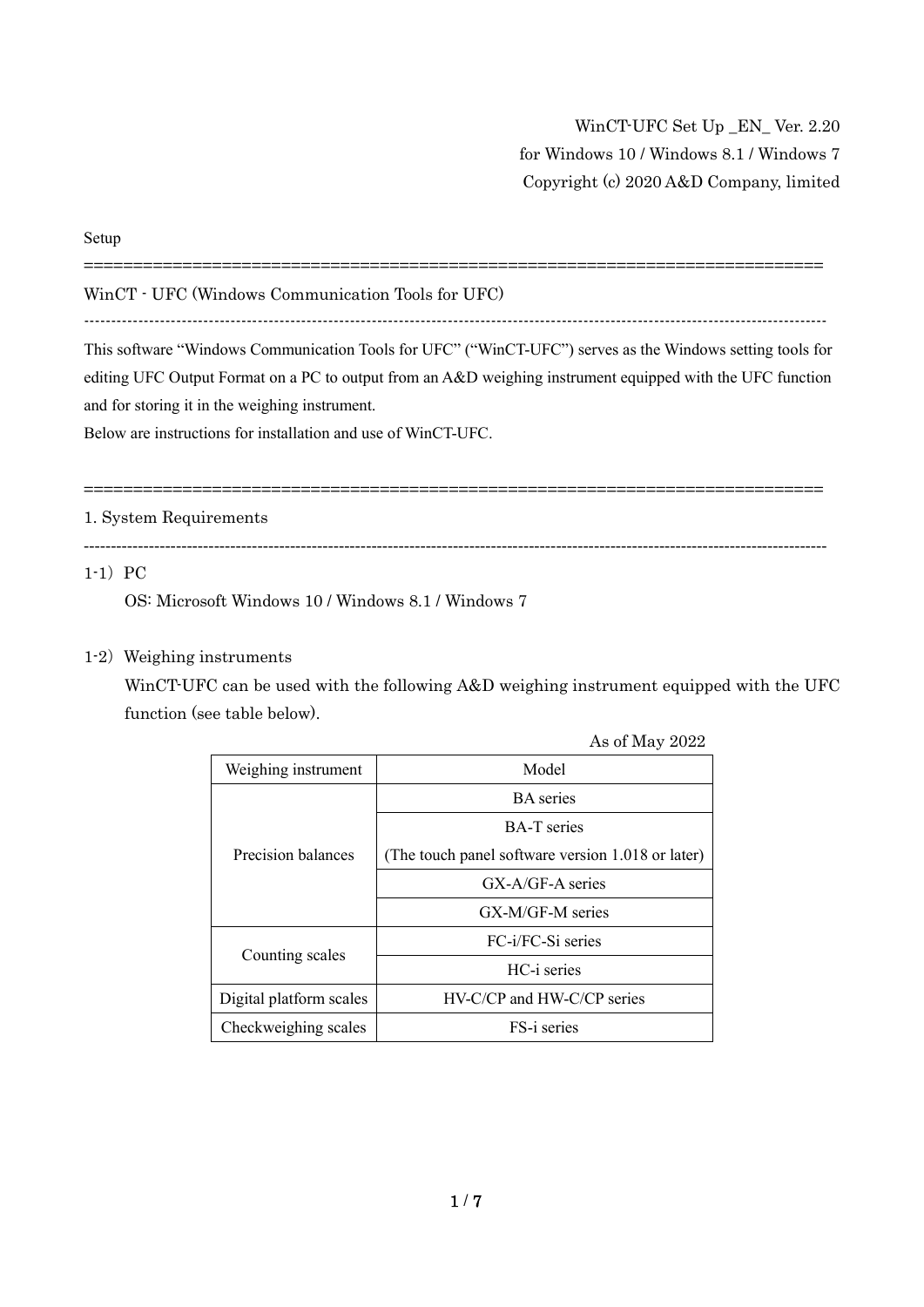# $1-3$ ) Cable

Please refer to the manual of the intended model.

## Note

- Back up important data in the PC before installing WinCT-UFC.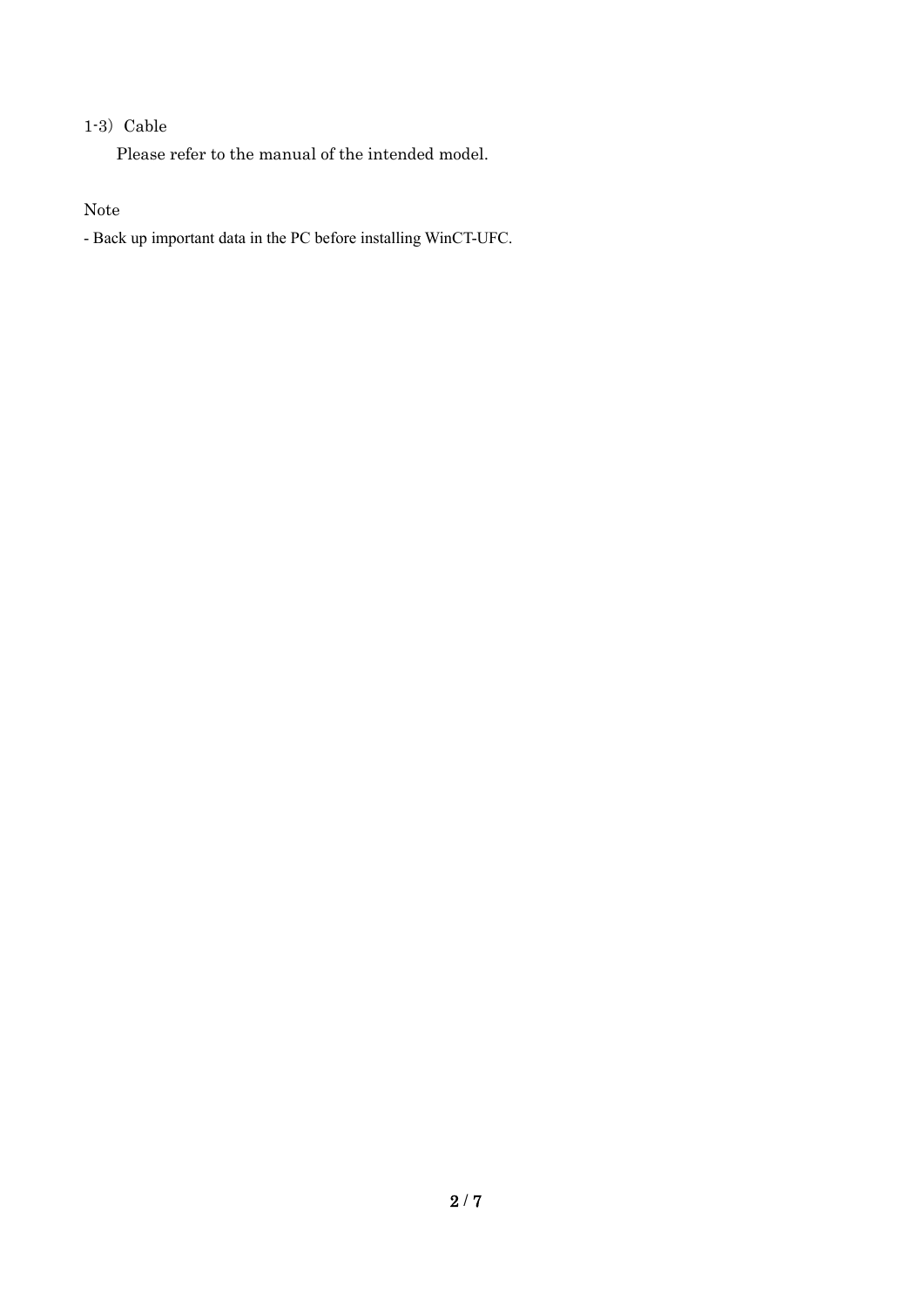2. Installation Instructions

Step 1 If a previous version of WinCT-UFC is installed on the PC uninstall it.

|                                                                                  |                                                                                                                               |           |                        |         | $ -$    | $\mathbf{x}$ |
|----------------------------------------------------------------------------------|-------------------------------------------------------------------------------------------------------------------------------|-----------|------------------------|---------|---------|--------------|
|                                                                                  | DE > Control Panel > Programs > Programs and Features                                                                         |           | $\frac{4}{7}$ ufc<br>÷ |         |         | ×            |
| Control Panel Home<br>View installed updates<br>Turn Windows features on or<br>⊛ | Uninstall or change a program<br>To uninstall a program, select it from the list and then click Uninstall, Change, or Repair. |           |                        |         |         |              |
| off                                                                              | Organize v<br>Uninstall<br>Change                                                                                             | Repair    |                        |         | 胆       |              |
|                                                                                  | Name                                                                                                                          | Publisher | <b>Installed On</b>    | Size    | Version |              |
|                                                                                  | P A&D WinCT-UFC Ver.2.00                                                                                                      | A&D       | 4/2/2019               | 3.23 MB | 2.0.0   |              |
|                                                                                  |                                                                                                                               |           |                        |         |         |              |
|                                                                                  | A&D Product version: 2.0.0<br>Size: 3.23 MB                                                                                   |           |                        |         |         |              |

-----------------------------------------------------------------------------------------------------------------------------------------

===========================================================================

- Step 2 Close all open applications in Windows.
- Step 3 Install WinCT-UFC.

Run Setup-UFC.msi.

|                                                                                      | $\mathbf x$<br>Ξ<br>-   |
|--------------------------------------------------------------------------------------|-------------------------|
| WinCT-UFC_Ver.2.01<br>÷                                                              | WinCT-U $\rho$<br>$4 +$ |
| ライブラリに追加 ▼<br>共有 ▼<br>書き込む<br>整理 ▼<br>$\gg$                                          | 睚                       |
| y<br>名前                                                                              |                         |
| igg Setup_UFC.msi                                                                    |                         |
| WinCT-UFC_Instruction_Manual_EN_Ver.2.01.pdf<br>WinCT-UFC_SetUp_EN_Ver.2.01.pdf<br>비 |                         |
|                                                                                      |                         |
|                                                                                      |                         |
|                                                                                      |                         |
|                                                                                      |                         |
| m<br>∢                                                                               |                         |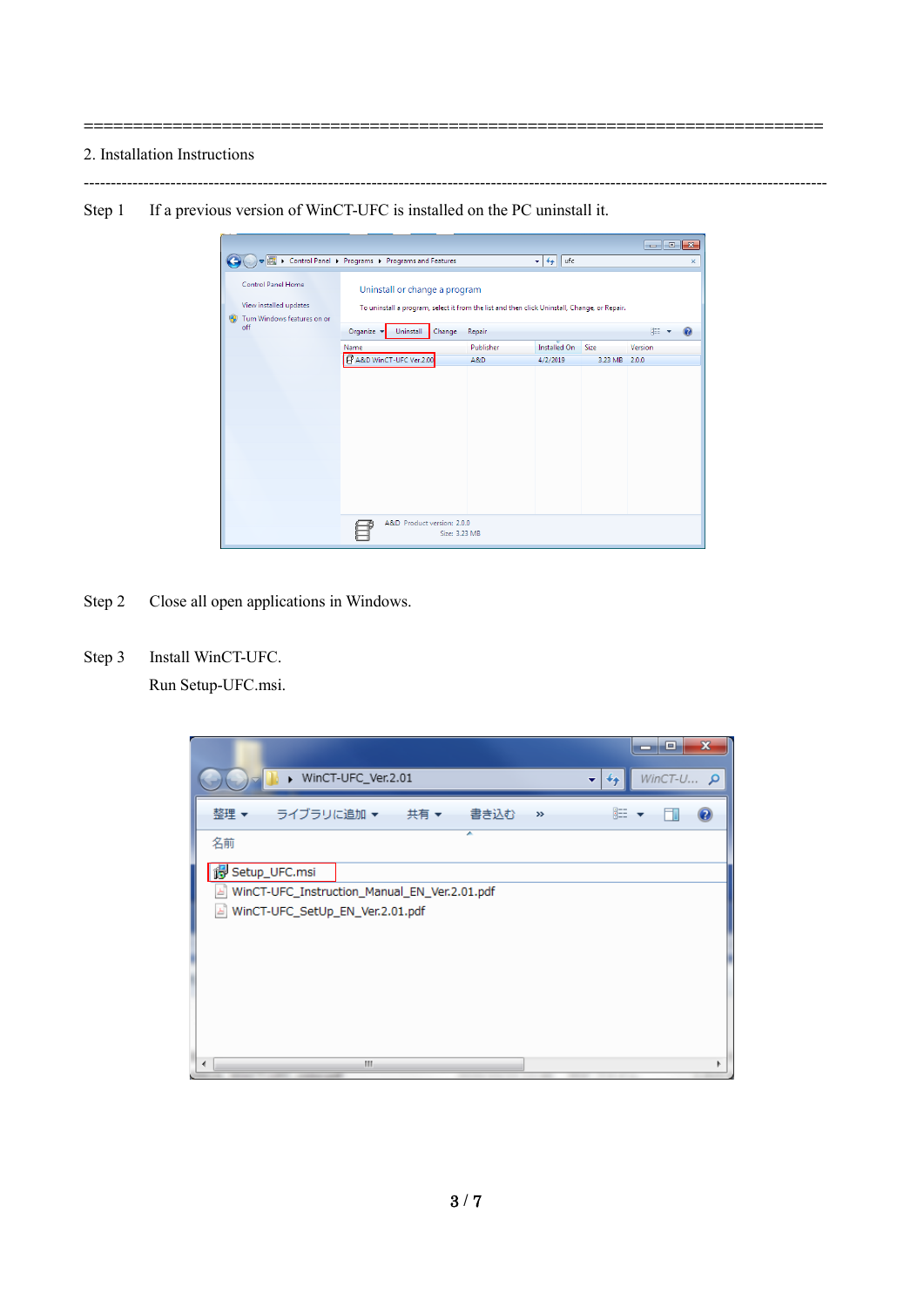Step 4 The setup wizard is displayed. Please click [Next].



Step 5 Select the installation folder, and click [Next].

| A&D WinCT-UFC Ver.2.00                                                                                                                                                                      | 回<br>والمصد         |
|---------------------------------------------------------------------------------------------------------------------------------------------------------------------------------------------|---------------------|
| Select Installation Folder                                                                                                                                                                  |                     |
| The installer will install A&D WinCT-UFC Ver. 2.00 to the following folder.<br>To install in this folder, click "Next". To install to a different folder, enter it below or click "Browse". |                     |
| Folder:<br>C:\Program Files\A&D\A&D \WinCT-UFC Ver.2.00\                                                                                                                                    | Browse<br>Disk Cost |
| Install A&D WinCT-UFC Ver.2.00 for yourself, or for anyone who uses this computer:<br><b>O</b> Everyone<br>Just me                                                                          |                     |
| Cancel<br>< Back                                                                                                                                                                            | Next                |

Step 6 Click [Next].

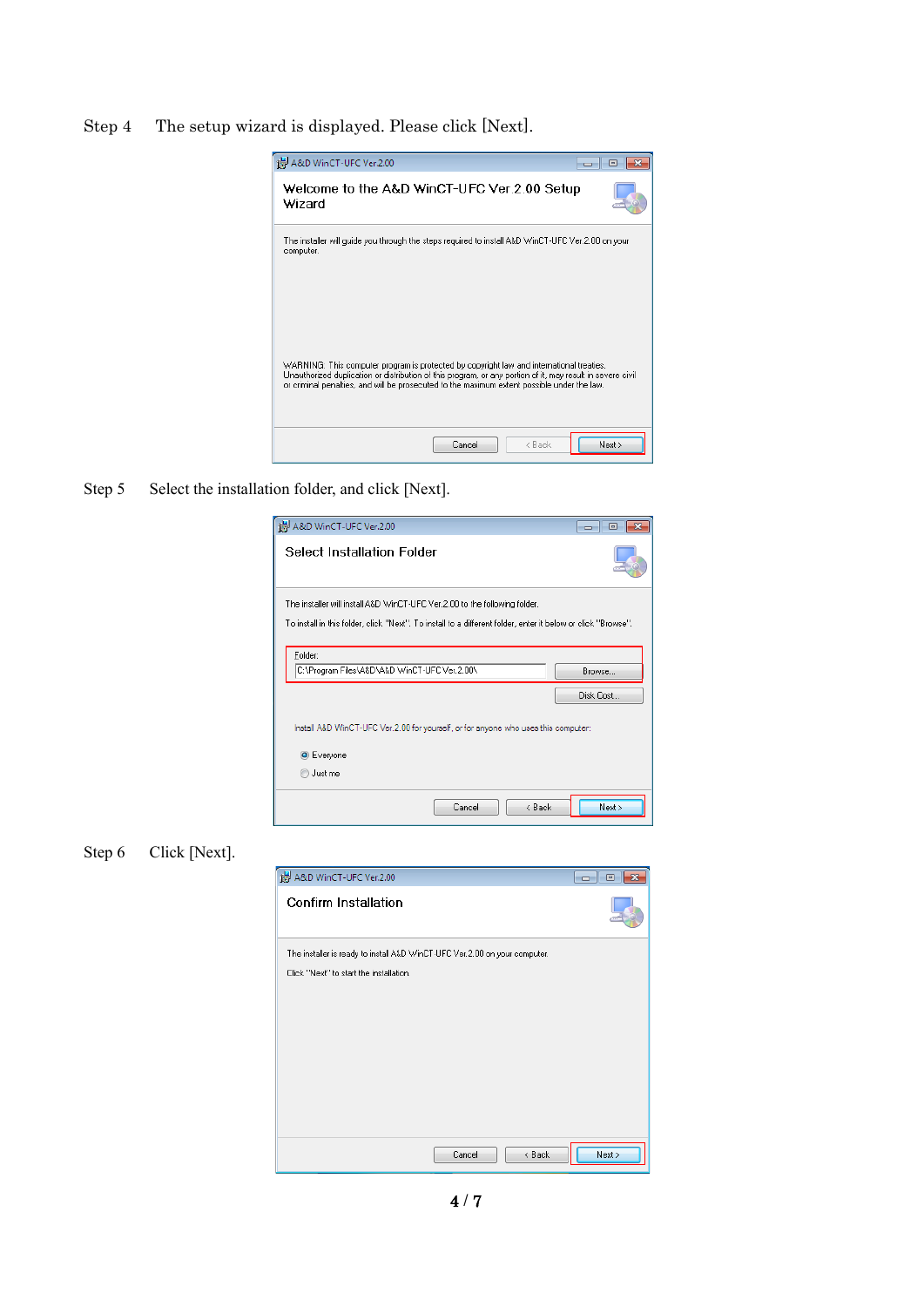Step 7 Installation will start. Please wait for a while to complete.

| A&D WinCT-UFC Ver.2.00                     | -- 0<br>$-23$ |
|--------------------------------------------|---------------|
| Installing A&D WinCT-UFC Ver.2.00          |               |
| A&D WinCT-UFC Ver.2.00 is being installed. |               |
| Please wait                                |               |
|                                            |               |
| Cancel<br>< Back                           | Next >        |

Step 8 When installation is complete, click [Close] to finish.

| A&D WinCT-UFC Ver.2.00                                                             | $\overline{\mathbf{x}}$<br>▣<br>--- |
|------------------------------------------------------------------------------------|-------------------------------------|
| Installation Complete                                                              |                                     |
| A&D WinCT-UFC Ver.2.00 has been successfully installed.<br>Click "Close" to exit.  |                                     |
|                                                                                    |                                     |
|                                                                                    |                                     |
|                                                                                    |                                     |
| Please use Windows Update to check for any critical updates to the .NET Framework. |                                     |
| < Back<br>Cancel                                                                   | Close                               |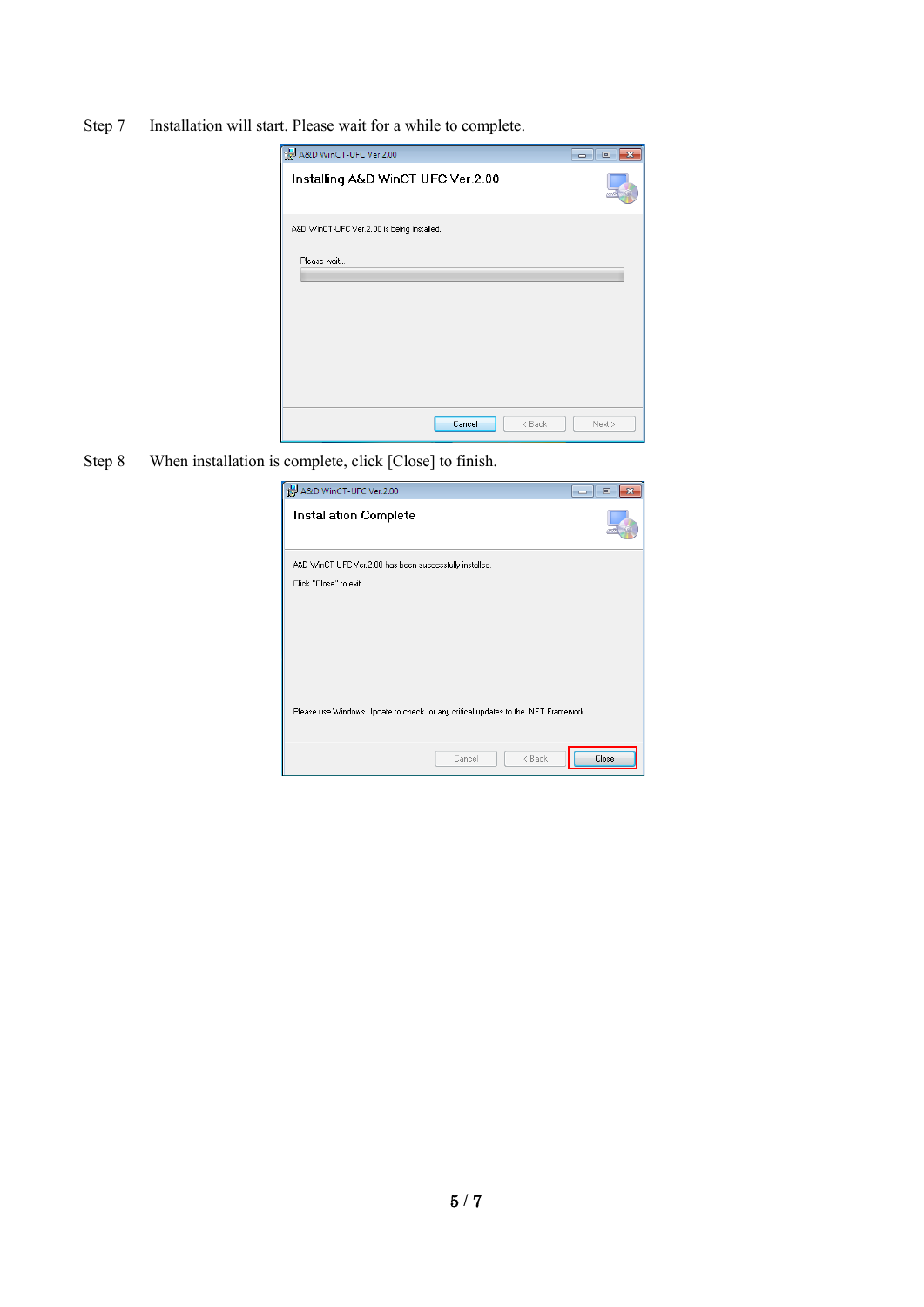3. Starting WinCT-UFC

-----------------------------------------------------------------------------------------------------------------------------------------

===========================================================================

Select WinCT-UFC from the START menu. The default menu address is [Start] - [program] - [A&D WinCT-UFC]. You will find the instruction manual in the Readme file under [A&D WinCT-UFC].

Note

- WinCT-UFC is a program for balances that use the A&D format. A&D does not guarantee performance or compatibility when other manufacture's balances are used with WinCT-FRD.
- If you have problems or questions about compatibility with third party software, contact the manufacturer for information.

4. License Agreement and Limited Warranty

-----------------------------------------------------------------------------------------------------------------------------------------

================================================================================

- WinCT-UFC is subject to change without notice and does not represent a commitment by A&D to support earlier versions or to make changes to support non standard computers.
- WinCT-UFC is intended for the transmission of data from an A&D balance to a PC, and command transmission for controlling the balance.
- Under copyright laws, the WinCT-UFC program may not be copied, in whole or part, without the consent of A&D, except as specified in the license agreement.
- WinCT-UFC should only be installed on the hard disk or peripheral storage devices of a PC connected to an A&D weighing instrument.
- A&D bears no liability for direct, indirect, special, incidental, or consequential damages resulting from any defect in the WinCT-UFC program or the readme file, even when advised of the possibility of such damage.
- A&D is not responsible or liable for the loss of any programs and/or data stored in the PC on which WinCT-UFC was installed, including the costs of recovering said lost programs or data.

Microsoft and Windows are trademarks or registered trademarks of Microsoft Corporation.